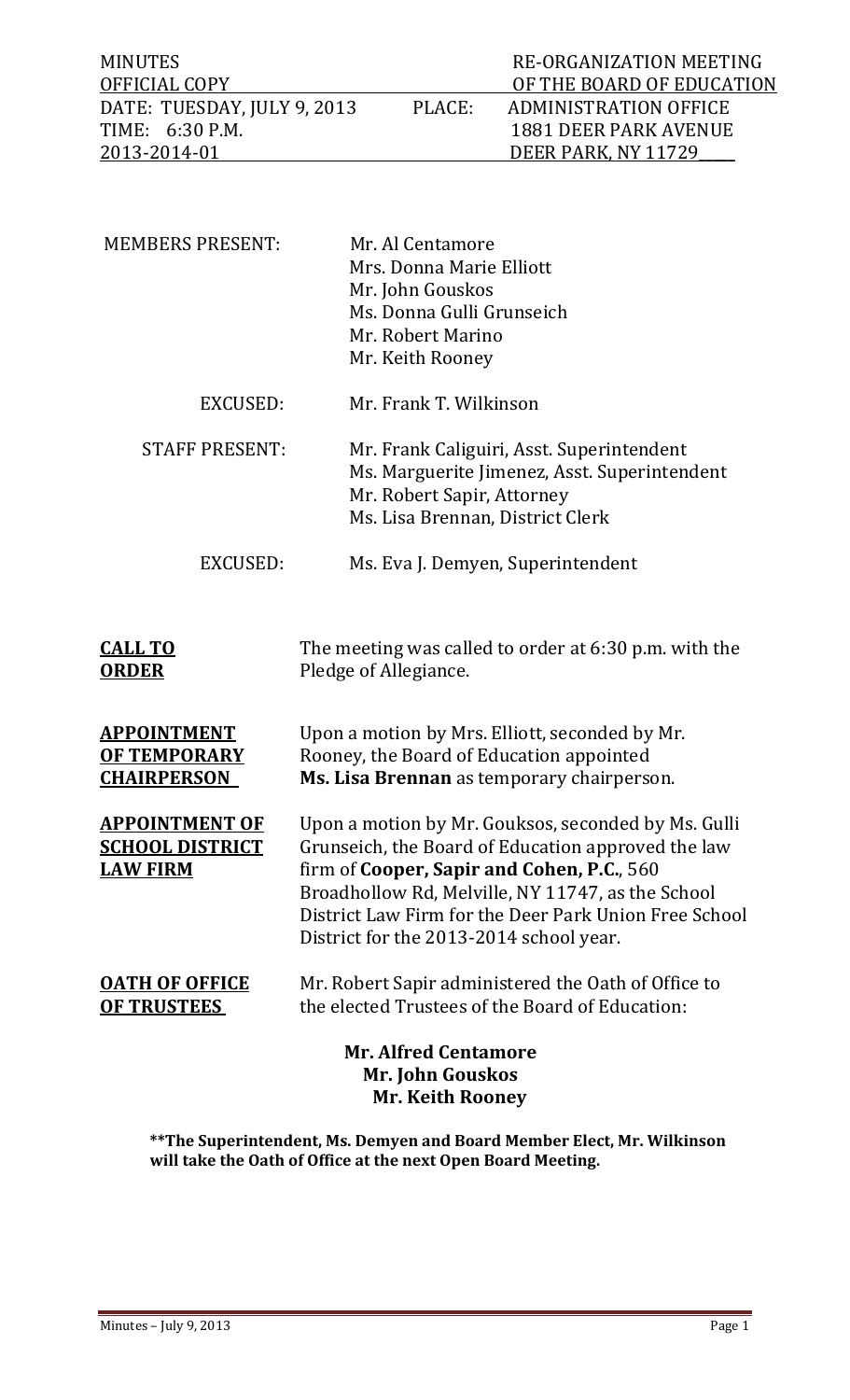**PRESIDENT OF** Upon a motion by Mrs. Elliott, seconded by Mr. Marino. **THE BOARD OF** the Board of Education voted unanimously to elect **EDUCATION Mr. John Gouskos,** as President of the Board of Education for the 2013-2014 school year.

**<u>VICE PRESIDENT</u>** Upon a motion by Ms. Gulli Grunseich, seconded by **OF THE BOARD** Mrs. Elliott, the Board of Education voted unanimously **OF EDUCATION** to elect Mr. Keith Rooney, as Vice President of the Board of Education for the 2013-2014 school year.

# **APPOINTMENTS OF DISTRICT OFFICERS**

Upon a motion by Mr. Marino, seconded by Ms. Gulli Grunseich, the following appointments for **District Officers** were approved by the Board of Education for the Deer Park Union Free School District for the 2013-2014 school year.

| <b>DISTRICT</b><br><b>CLERK</b>                    | Ms. Lisa Brennan            |
|----------------------------------------------------|-----------------------------|
| <b>INTERNAL</b><br><b>CLAIMS</b><br><b>AUDITOR</b> | Emkay Consulting, LLC       |
| <b>DISTRICT</b><br><b>TREASURER</b>                | Ms. Marlene Yanover Downing |
| <b>DEPUTY</b><br><b>TREASURER</b>                  | Ms. Janet Metzler           |
| <b>INTERNAL</b><br><b>AUDITOR</b>                  | R.S. Abrams & Co. LLP       |

# **OTHER APPOINTMENTS**

Upon a motion by Mr. Rooney, seconded by Mr. Marino, the following appointments for were approved by the Board of Education for the DeerPark Union Free School District for the 2013-2014 school year.

| <b>SCHOOL</b><br><b>DISTRICT</b><br><b>PHYSICIAN</b>                   | Dr. Anthony Donatelli  |
|------------------------------------------------------------------------|------------------------|
| <b>SCHOOL</b><br><b>DISTRICT</b><br><u>AUDITOR</u>                     | Nawrocki Smith LLP     |
| <b>SCHOOL</b><br><b>DISTRICT</b><br><b>ARCHITECT</b>                   | <b>JAG</b> Architects  |
| <u>SCHOOL</u><br><b>DISTRICT</b><br><b>FINANCIAL</b><br><b>ADVISOR</b> | Munistat Service, Inc. |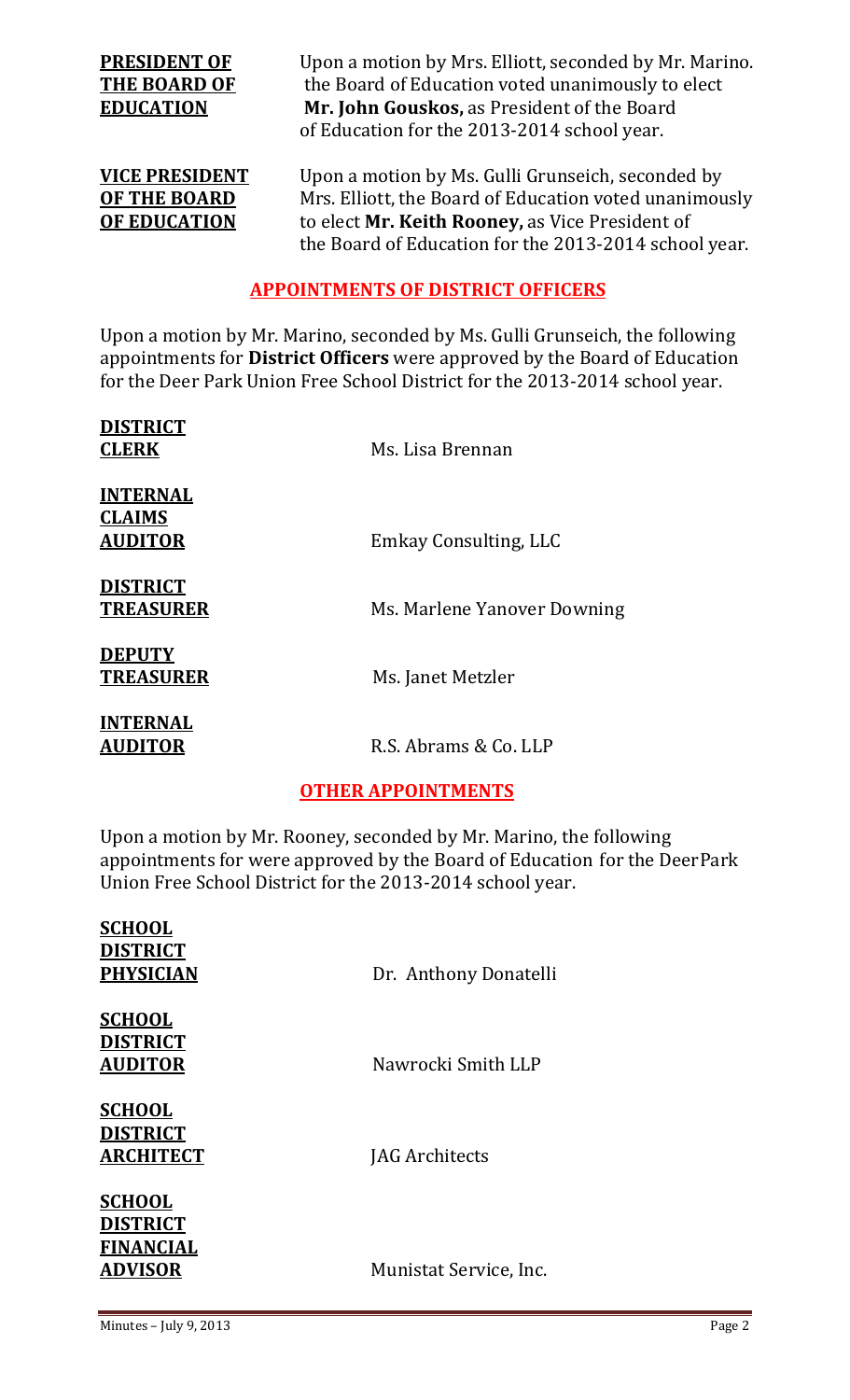| <b>SCHOOL</b><br><b>DISTRICT</b><br><b>BOND</b><br><b>COUNSEL</b>  | Hawkins, Delafield & Wood                                                                                                                                                                                                                                                                                                                                                                                                                           |  |
|--------------------------------------------------------------------|-----------------------------------------------------------------------------------------------------------------------------------------------------------------------------------------------------------------------------------------------------------------------------------------------------------------------------------------------------------------------------------------------------------------------------------------------------|--|
| <b>COMPLIANCE</b><br><b>OFFICER</b>                                | Mr. Frank Caliguiri                                                                                                                                                                                                                                                                                                                                                                                                                                 |  |
| <b>SUPERINTENDENT</b><br><b>HEARING</b><br><b>OFFICER</b>          | Mr. Steve Neidell                                                                                                                                                                                                                                                                                                                                                                                                                                   |  |
| <b>RECORDS</b><br><b>ACCESS</b><br><b>OFFICER</b>                  | Ms. Lisa Brennan                                                                                                                                                                                                                                                                                                                                                                                                                                    |  |
| <b>RECORDS</b><br><b>ACCESS</b><br><b>APPEAL</b><br><b>OFFICER</b> | Ms. Eva J. Demyen                                                                                                                                                                                                                                                                                                                                                                                                                                   |  |
| <b>SCHOOL</b><br><b>REPRESENTATIVE/</b><br><b>TITLE I FUNDS</b>    | Dr. Danielle Sheridan                                                                                                                                                                                                                                                                                                                                                                                                                               |  |
| <b>SECTION 504</b><br><b>APPEALS</b><br><b>OFFICER</b>             | Mr. Frank Caliguiri                                                                                                                                                                                                                                                                                                                                                                                                                                 |  |
| <b>TITLE IX</b><br><b>COORDINATOR</b>                              | Mr. Frank Caliguiri                                                                                                                                                                                                                                                                                                                                                                                                                                 |  |
|                                                                    | <b>DESIGNATIONS</b>                                                                                                                                                                                                                                                                                                                                                                                                                                 |  |
| <b>OFFICIAL</b><br><b>BANK</b><br><b>DEPOSITORIES</b>              | Upon a motion by Ms. Gulli Grunseich, seconded by Mr.<br>Centamore, the attached named commercial banks, which<br>maintain branches actively participating in the<br>financial needs of the District and which have been<br>recommended by the Administration of the District,<br>are hereby designated as depositories for the District<br>Funds for the Deer Park Union Free School<br>District for the 2013-2014 school year (attached in file). |  |
| <b>REGULAR</b><br><b>MONTHLY</b><br><b>MEETINGS</b>                | Upon a motion by Ms. Gulli Grunseich, seconded by Mr.<br>Centamore, the Regular Monthly Meetings of the Board of<br>Education of the Deer Park Union Free School District for the<br>2013-2014 school year are to be held the fourth (4 <sup>th</sup> ) Tuesday<br>of each month at 8:00 p.m., in the Administration<br>building, 1881 Deer Park Avenue, Deer Park, NY 11729,<br>unless otherwise specified.                                        |  |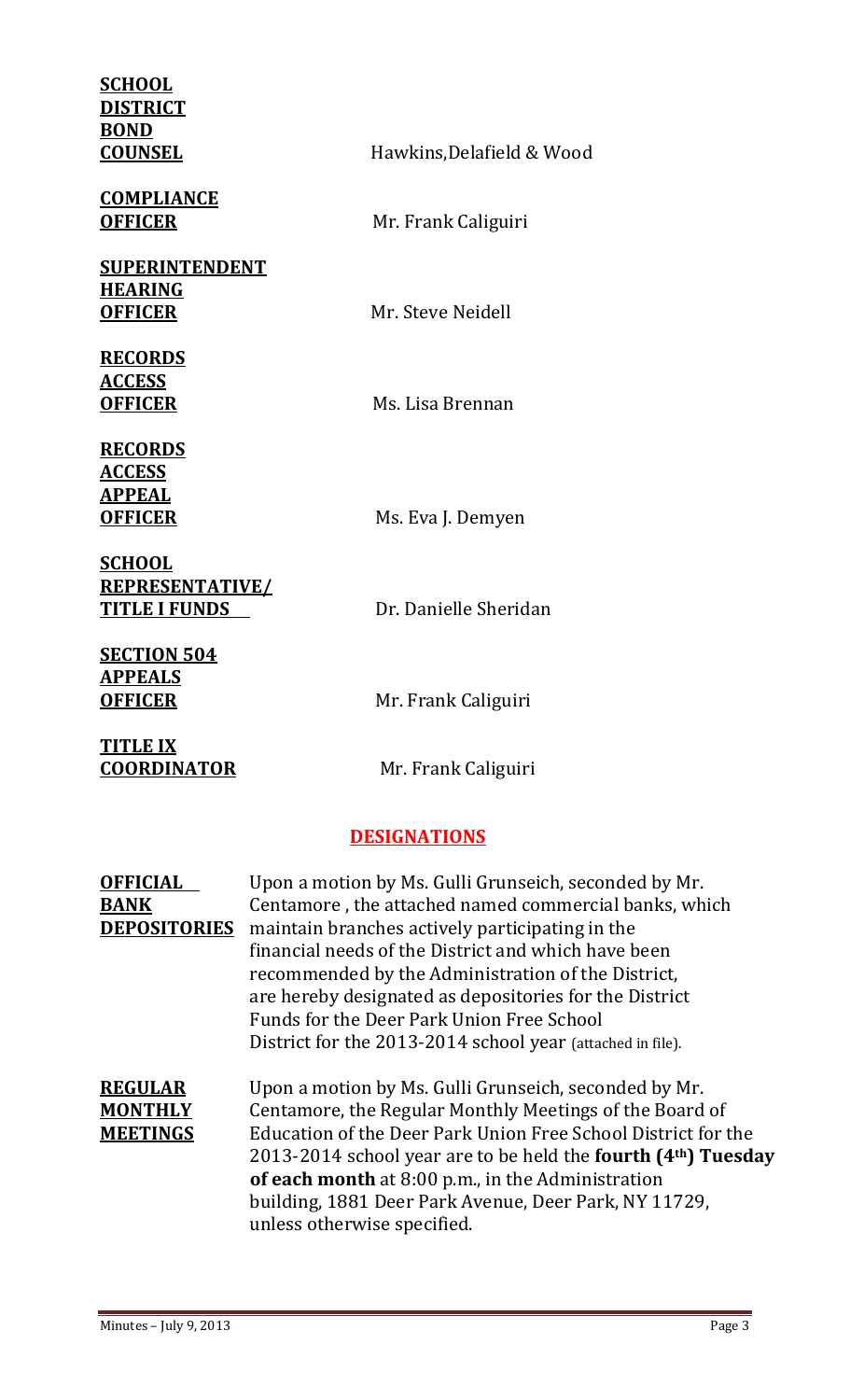**OFFICIAL** Upon a motion by Ms. Gulli Grunseich, seconded by Mr. **NEWSPAPERS** Centamore, the Official Newspapers of the Deer Park Union Free School District for the 2013-2014 school year are **Newsday, Beacon and L.I. Business News.**

## **AUTHORIZATIONS**

Upon a motion by Mrs. Elliott, seconded by Ms. Gulli Grunseich, the Board of Education approved the following Authorizations for the Deer Park Union Free School District for the 2013-2014 school year.

| Ms. Eva J. Demyen                                                                                                                                                                                                                                         |                                                                                                 |
|-----------------------------------------------------------------------------------------------------------------------------------------------------------------------------------------------------------------------------------------------------------|-------------------------------------------------------------------------------------------------|
| Ms. Eva J. Demyen                                                                                                                                                                                                                                         |                                                                                                 |
| Ms. Eva J. Demyen                                                                                                                                                                                                                                         |                                                                                                 |
| Ms. Lauren Von Ende                                                                                                                                                                                                                                       |                                                                                                 |
| John Q. Adams School<br>May Moore School<br>John F. Kennedy School<br><b>Robert Frost School</b><br><b>High School</b><br>Asst. Supt. Business<br>Asst. Supt S/E<br>District Clerk<br>Superintendents Office<br>Transportation<br>District Admin. of H.R. | \$100<br>\$100<br>\$100<br>\$100<br>\$100<br>\$100<br>\$100<br>\$100<br>\$100<br>\$100<br>\$100 |
| Mr. John Gouskos, President BOE,<br>Ms. Marlene Yanover-Downing,<br>District Treasurer or Ms. Janet Metzler,<br><b>Deputy Treasurer</b>                                                                                                                   |                                                                                                 |
| attached in file                                                                                                                                                                                                                                          |                                                                                                 |
|                                                                                                                                                                                                                                                           |                                                                                                 |

**CONVENTIONS** Ms. Eva J. Demyen

**CONFERENCES/ WORKSHOPS/**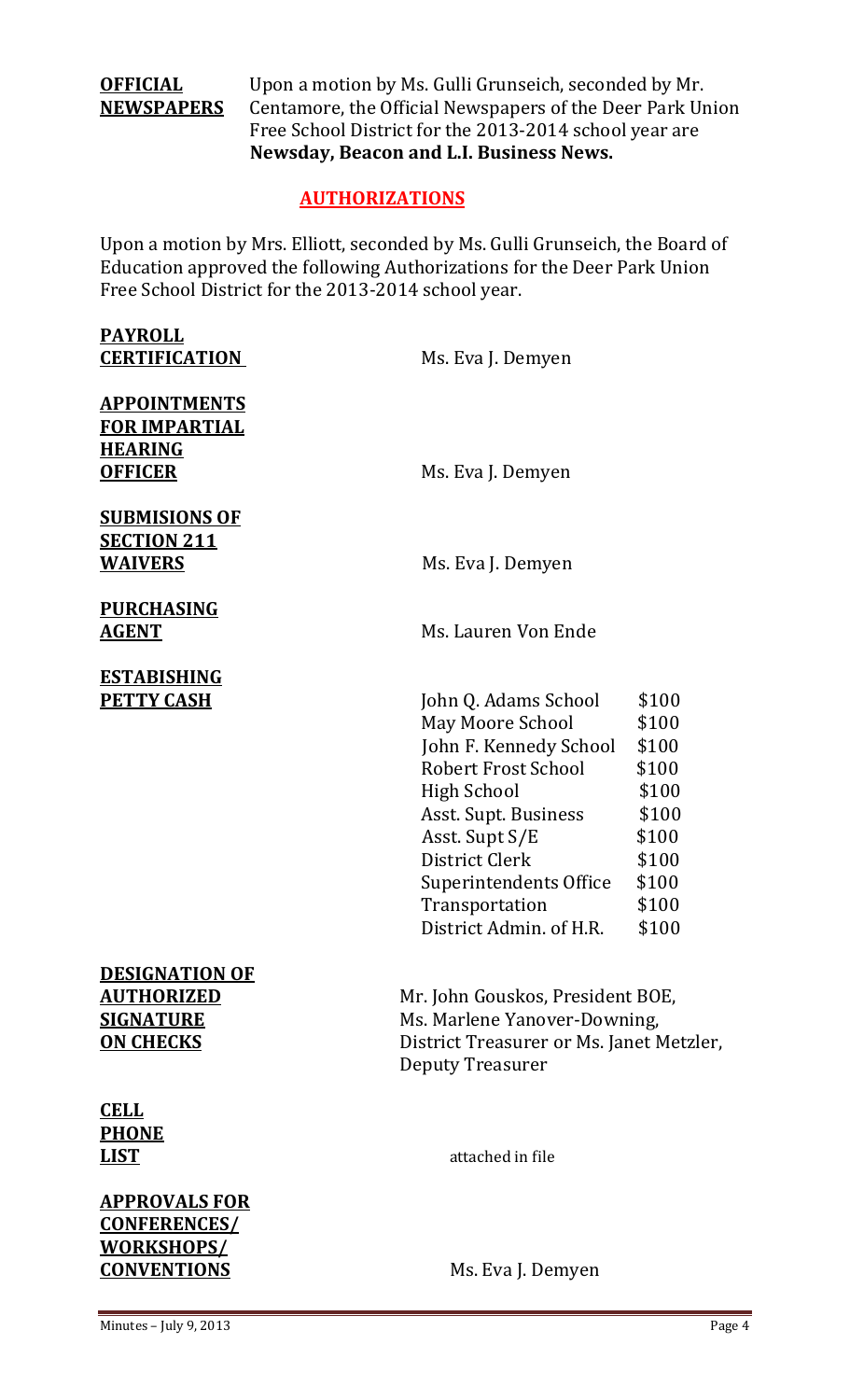# **BONDING OF PERSONNEL**

| <b>BONDING OF</b><br><b>SCHOOL</b><br><b>DISTRICT</b><br><b>PERSONNEL</b>        | Upon a motion by Mr. Centamore, seconded by Mr. Marino,<br>the Board of Education approved the following Bonding of<br>Personnel for the Deer Park Union Free School District<br>for the 2013-2014 school year.                                                                                                                                         |
|----------------------------------------------------------------------------------|---------------------------------------------------------------------------------------------------------------------------------------------------------------------------------------------------------------------------------------------------------------------------------------------------------------------------------------------------------|
|                                                                                  | <b>Bonding of Ms. Marlene Yanover Downing:</b><br>\$5,000,000.00 per loss<br>Blanket for other school district personnel:<br>\$5,000.00                                                                                                                                                                                                                 |
| <b>ESTABLISH</b><br><b>MILEAGE</b><br><b>REIMBURSE-</b><br><b>MENT</b>           | Upon a motion by Ms. Gulli Grunseich, seconded by Mr.<br>Centamore, the Board of Education approved the<br>following as the mileage reimbursement for the Deer<br>Park Union Free School District for the 2013-2014<br>School Year.                                                                                                                     |
|                                                                                  | Rate is determined by BOE<br>Currently, .56.5/mile                                                                                                                                                                                                                                                                                                      |
| <b>BOARD OF</b><br><b>EDUCATION</b><br><b>COMMITTEES/</b><br><b>CHAIRPERSONS</b> | Upon a motion by Mrs. Elliott, seconded by Mr. Rooney,<br>the following BOE committees and<br>chairpersons were approved for the 2013-2014<br>school year.                                                                                                                                                                                              |
| Technology -<br>Special Education -<br>Health & Safety -                         | Mr. Frank Wilkinson<br>Facilities & Grounds -<br>Mr. Robert Marino<br>Mr. Keith Rooney & Mrs. Donna Marie Elliott<br>Mrs. Donna Marie Elliott<br>APPR & PDP Committee - Ms. Donna Gulli Grunseich                                                                                                                                                       |
| <b>APPOINTMENT</b><br><b>OF AUDIT</b><br><b>COMMITTEE</b><br><b>MEMBERS</b>      | Upon a motion by Mr. Rooney, seconded by Mr. Marino,<br>the Board of Education appointed the following<br>members to the Audit Committee for the 2013-2014<br>school year.                                                                                                                                                                              |
|                                                                                  | Mr. John Gouskos<br>Mr. Frank Wilkinson<br>Mr. Anthony Camodeo                                                                                                                                                                                                                                                                                          |
| <b>COORDINATORS</b> as DACS:<br>(DACS)                                           | <b>APPOINTMENT</b> Upon a motion by Mr. Rooney, seconded by Mrs. Elliott,<br><b>OF DIGNITY ACT</b> the Board of Education appointed the following staff                                                                                                                                                                                                 |
|                                                                                  | Frank Caliguiri<br>District Dignity Act Coordinator<br>$\sim$ $-$<br><b>High School</b><br>Craig Evans & Barbara Charity -<br><b>Robert Frost</b><br>Stephen Moran & Kescha Correa -<br>Shaun Mcleod & Carol Miller Douglas -<br>John F. Kennedy<br>Christine Criscione & Francine Fair -<br>John Q. Adams<br>May Moore<br>Alicia Konecny & Kate Millis |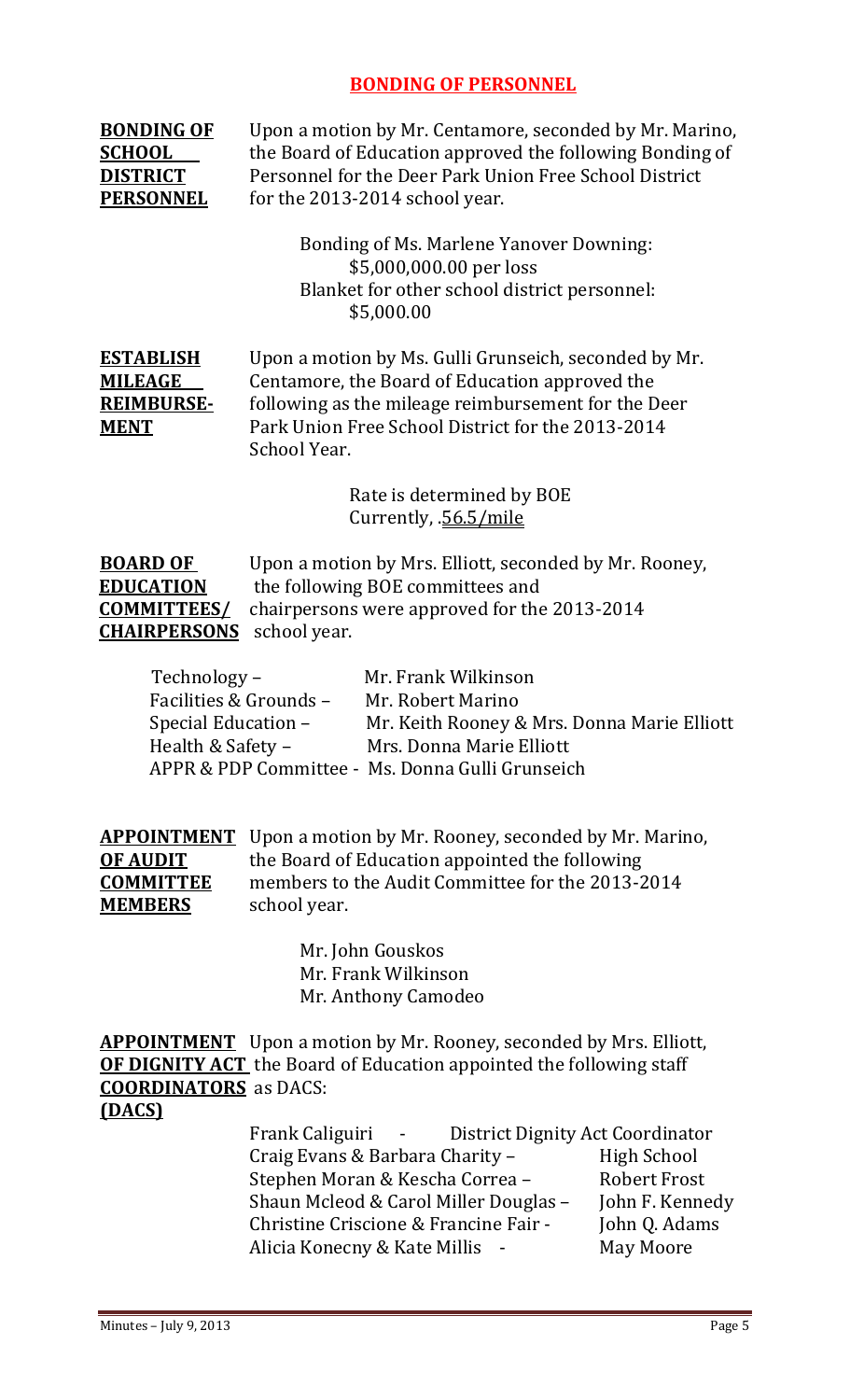## DISCLOSURE **OF BOARD OF EDUCATION EMPLOYERS**

 $Mr. John Gouskos –$   $JP Morgan/Chase$ Ms. Donna Gulli Grunseich - Retired Mr. Robert Marino – Verizon Mr. Keith Rooney – **National Grid** Mr. Frank Wilkinson - **Hortonworks** 

Mr. Al Centamore - *Iomark Construction & Timberpoint Homes* Mrs. Donna Marie Elliott - Safety & Environmental Solutions, Inc.

# **NEW BUSINESS:**

**COMMITTEE ON SPECIAL EDUCATION, SUBCOMMITTEE ON SPECIAL EDUCATION AND** *Upon a motion by Mr. Marino, seconded by Mrs. Elliott,* **COMMITTEE ON**  *the Board of Education unanimously approved the*  **PRESCHOOL**  *following resolution:* **SPECIAL EDUCATION MEMBER RECOMMENDATIONS**

Committee on Special Education 2013/2014 

WHEREAS, the Deer Park Board of Education realizes its responsibility to provide instruction for educationally disabled students in accordance with School District Policy #5230 and the Regulations of the Commissioner, Part 200 and

WHEREAS, the Committee on Special Education has the responsibility of making its recommendations available to the Board of Education regarding the identification and program placement to its educationally disabled residents age 5-21.

Now, Therefore, Be It

RESOLVED, that the members of the Committee on Special Education for the 2013/2014 school year include the following personnel and residents.

| Chairperson:                                                 | Mr. Frank Caliguiri                                                                                                                                                          |
|--------------------------------------------------------------|------------------------------------------------------------------------------------------------------------------------------------------------------------------------------|
| Chairpersons and School Psychologist:<br>Member (Rotational) | TBD<br>Ms. Theresa Ceruti<br>Dr. David Kessler<br>Dr. Michelle Cangelosi<br>Dr. Iris Marchon<br>Ms. Kara Micucci<br>Ms. Susan Pawluk<br>Mr. Scott Agnew<br>Ms. Mary Reynolds |
| School District Physician:                                   | Dr. Anthony Donatelli                                                                                                                                                        |
| <b>Building Administrators:</b>                              | Mr. James Cummings<br>Mr. Gary Ramonetti<br>Ms. Eliana Levey                                                                                                                 |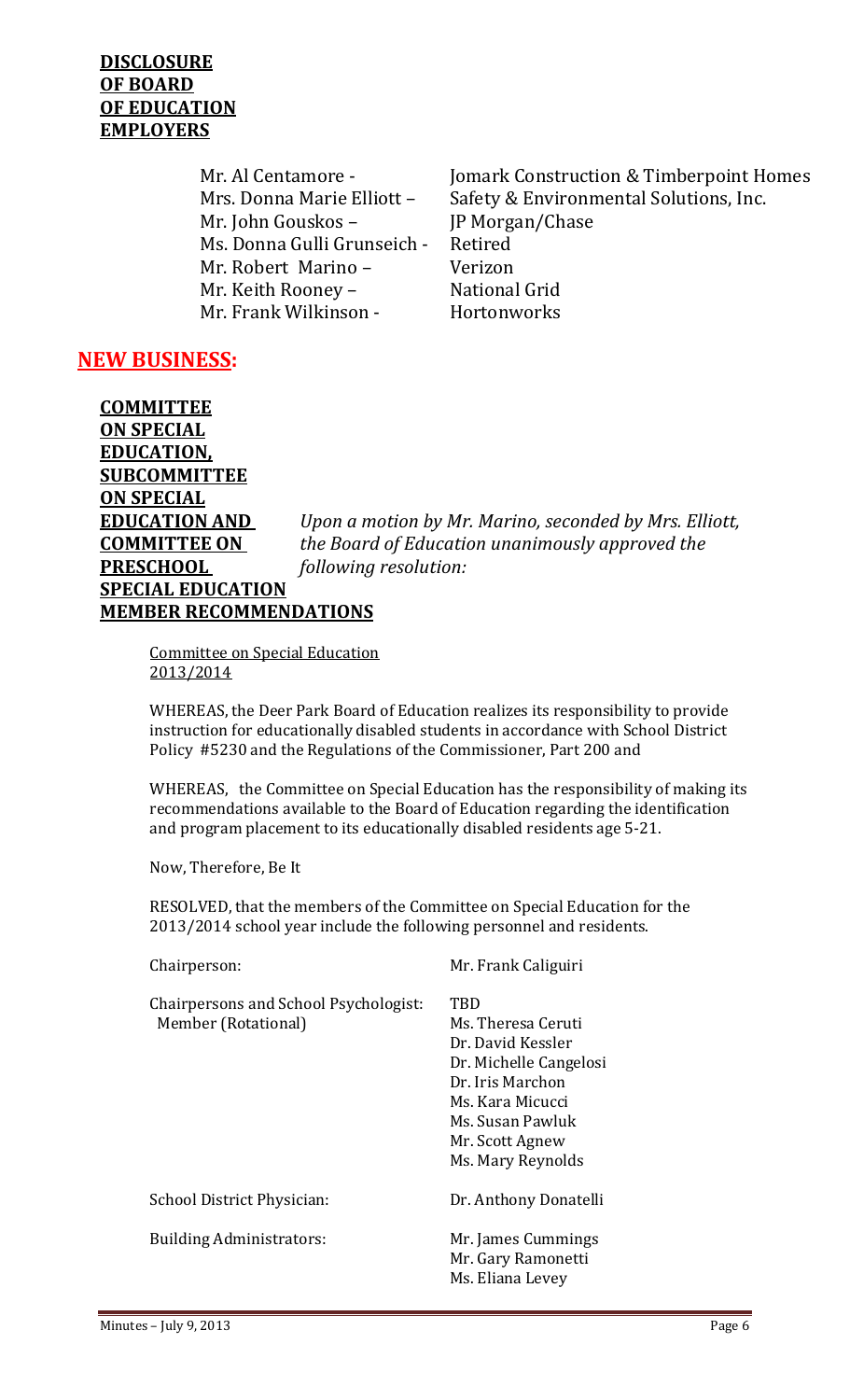|                                                                                     | Mr. Stephen Moran<br>Ms. Susan Bonner<br>Mr. Shaun McLeod<br>Ms. Alicia Konecny<br>Mr. Craig Evans<br>Ms. Celeste Archer<br>Ms. Jeanne Regan<br>Ms. Christine Criscione |
|-------------------------------------------------------------------------------------|-------------------------------------------------------------------------------------------------------------------------------------------------------------------------|
| <b>School Social Workers:</b>                                                       | Ms. Barbara Charity<br>Ms. Kescha Correa<br>Ms. Carol-Miller Douglas<br>Ms. Francine Fair<br>Ms. Chenoa Mattila<br>Ms. Kathleen Millis<br>Ms. Andrea Nelson-Williams    |
| Committee on Special Education<br>2013/2014<br><b>Parent Members and Surrogates</b> |                                                                                                                                                                         |

Ms. Lisa Guerriero Ms. Kristine Rosales Ms. Debbie Leon Ms. Rosina Penna Ms. Maria Casella Ms. Irene Byrd Ms. Yeutina Johnson Ms. Elizabeth Punger Ms. Martha Miranda Ms. Jennifer Capone Ms. Lashawn Jones

The Committee will also include the following representatives of the student and of the L.E.A. 

- A Special Education Teacher
- A Regular Education Teacher
- The parent/s or legal guardian/s
- Any related services providers
- The student (when appropriate)

### Subcommittee on Special Education 2013/2014

WHEREAS, the Deer Park Board of Education realizes its responsibility to provide instruction for the educationally disabled students in accordance with School District Policy #5230 and the regulations of the Commissioner, Part 200, and

WHEREAS, the Committee on Special Education has the responsibility of making its recommendations available to the Board of Education regarding the identification and program placement of its educationally disabled residents age 5-21.

Now, Therefore, Be It RESOLVED, that the members of the Committee on Special Education Subcommittee shall include:

Subcommittee Chairpersons/School Psychologists: TBD

Ms. Theresa Ceruti Dr. David Kessler Dr. Michelle Cangelosi Dr. Iris Marchon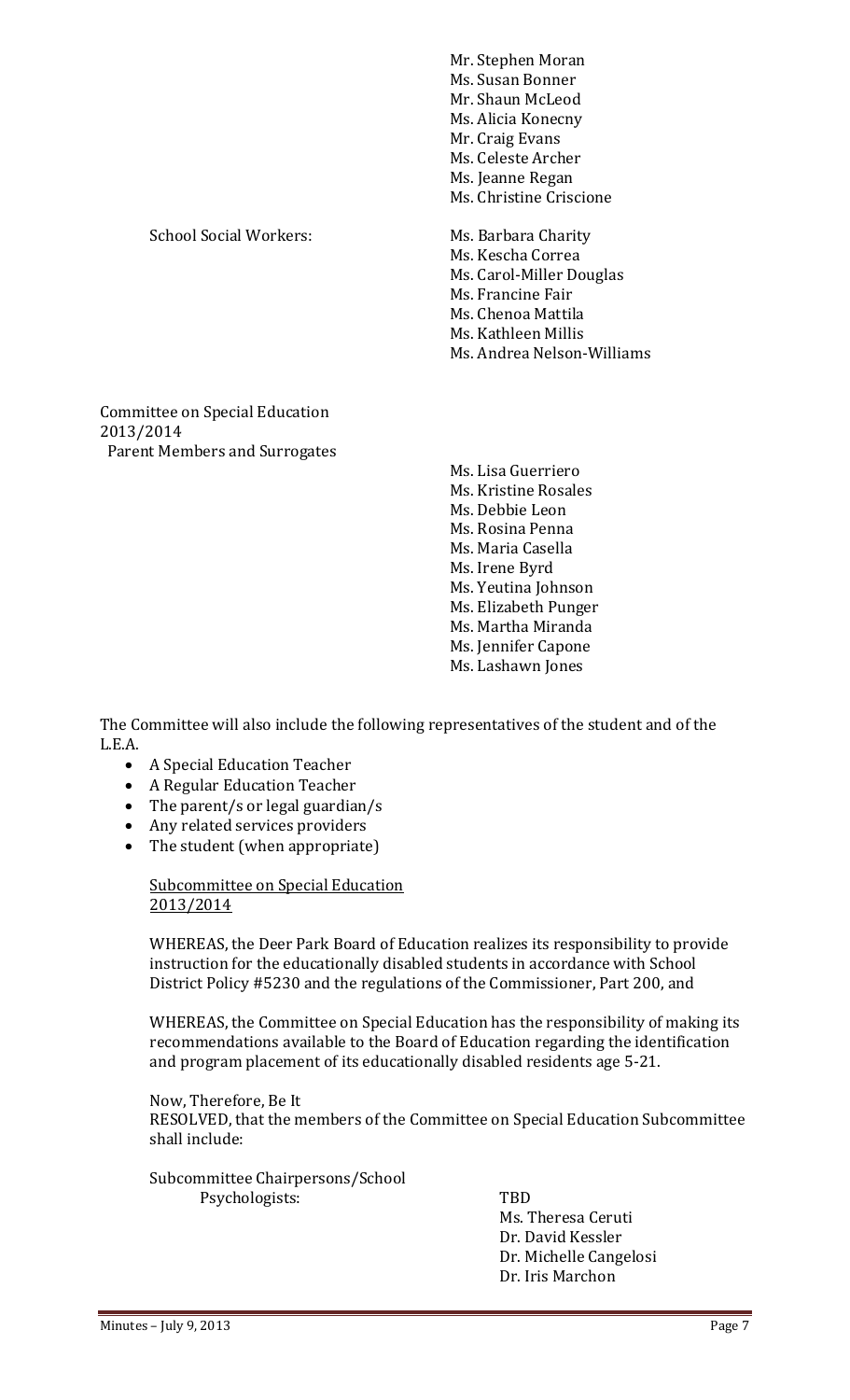|                                 | Ms. Kara Micucci<br>Ms. Susan Pawluk |
|---------------------------------|--------------------------------------|
|                                 | Mr. Scott Agnew                      |
|                                 | Ms. Mary Reynolds                    |
| School District Physician:      | Dr. Anthony Donatelli                |
| <b>Building Administrators:</b> | Mr. James Cummings                   |
|                                 | Mr. Gary Ramonetti                   |
|                                 | Ms. Eliana Levey                     |
|                                 | Mr. Stephen Moran                    |
|                                 | Ms. Susan Bonner                     |
|                                 | Mr. Shaun McLeod                     |
|                                 | Ms. Celeste Archer                   |
|                                 | Ms. Alicia Konecny                   |
|                                 | Ms. Christine Criscione              |
|                                 | Mr. Craig Evans                      |
|                                 | Ms. Jeanne Regan                     |
| <b>Social Workers:</b>          | Ms. Barbara Charity                  |
|                                 | Ms. Kescha Correa                    |
|                                 | Ms. Carol Miller-Douglas             |
|                                 | Ms. Francine Fair                    |
|                                 | Ms. Chenoa Mattila                   |
|                                 | Ms. Kathleen Millis                  |
|                                 | Ms. Andrea Nelson-Williams           |
|                                 |                                      |

Subcommittee on Special Education 2013/2014 Ms. Lisa Guerriero

Ms. Kristine Rosales Ms. Debbie Leon Ms. Rosina Penna Ms. Lashawn Jones Ms. Maria Casella Ms. Irene Byrd Ms. Yeutina Johnson Ms. Elizabeth Punger Ms. Martha Miranda Ms. Jennifer Capone

The Committee will also include the following representatives of the student and of the L.E.A. 

- A Special Education Teacher
- A Regular Education Teacher
- The parent/s or legal guardian/s
- Any related services providers
- The student (when appropriate)

Committee on Preschool Special Education 2013/2014 

WHEREAS, the Deer Park Board of Education realized its responsibility to provide a Committee on Preschool Special Education for its educationally disabled 3 and 4 year old children in accordance with Chapter 243 and the amended Regulations of the Commissioner, Part 200, and

WHEREAS, the Committee on Preschool Special Education has the responsibility of making its recommendations available to the Board of Education regarding the identification and program placement of its educationally disabled residents Age 3 and 4.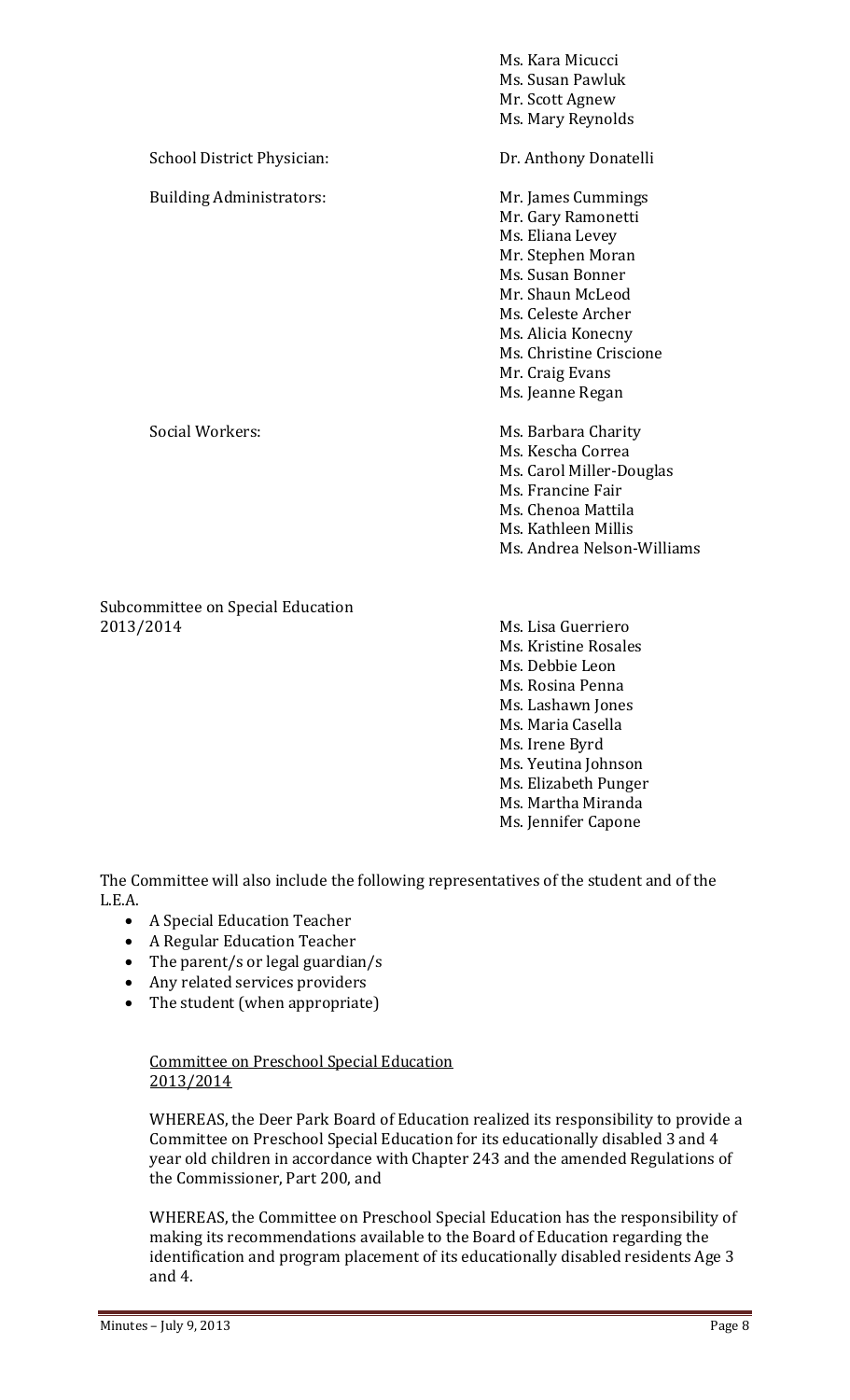Now. Therefore, Be it RESOLVED, that the members of the Committee on Preschool Special Education for the 2013/2014 school year include the following personnel and residents:

| District Administration<br>District Administration | TRD<br>Ms. Mary Reynolds                                                                                                    |
|----------------------------------------------------|-----------------------------------------------------------------------------------------------------------------------------|
| Chairperson: School Psychologist                   | Mr. Scott Agnew<br>Ms. Sue Pawluk<br>Ms. Theresa Ceruti                                                                     |
| Parent Members and Surrogates<br>(Rotational)      | Ms. Rosina Penna<br>Ms. Debbie Leon<br>Ms. Maria Casella<br>Ms. Elizabeth Punger<br>Ms. Martha Miranda<br>Ms. Michelle Kemp |

The CPSE Committee will also include the following:

- Regular Education Teacher or Related Services Provider (of the student)
- Representative from local education agency
- The Parent/s or legal guardian/s of the child
- If appropriate, a representative from the Department of Mental Health (not required for a quorum)
- Representative from Early Intervention (if appropriate)
- Individual who can interpret evaluation results (may be selected from individuals listed above
- **2013‐2014** *Upon a motion by Mr. Rooney, seconded by Mr. Centamore*  **JOINT**  *the Board of Education unanimously approved the following* **MUNICIPAL** *resolution:* **COOPERATIVE BIDDING PROGRAM**

WHEREAS, various educational and municipal corporations located within the State of New York desire to bid jointly for generally needed services and standardized supply and equipment items; and

WHEREAS, the Deer Park Union Free School District, an educational/municipal corporation (hereinafter the "Participant") is desirous of selectively participating with other educational and/or municipal corporations in the State of New York in joint bidding in the areas mentioned above pursuant to General Municipal Law  $\S$  119-o and Education Law Section 1950; and

WHEREAS, the Participant is a municipality within the meaning of General Municipal Law  $\S$  119-n and is eligible to participate in the Board of Cooperative Educational Services, First Supervisory District of Suffolk County (hereinafter Eastern Suffolk BOCES) Joint Municipal Cooperative Bidding Program (hereinafter the "Program") in the areas mentioned above; and

WHEREAS, the Participant acknowledges receipt of the Program description inclusive of Eastern Suffolk BOCES' standard bid packet and the general conditions relating to said Program; and

WHEREAS, with respect to all activities conducted by the Program, the Participant wishes to delegate to Eastern Suffolk BOCES the responsibility for drafting of bid specifications,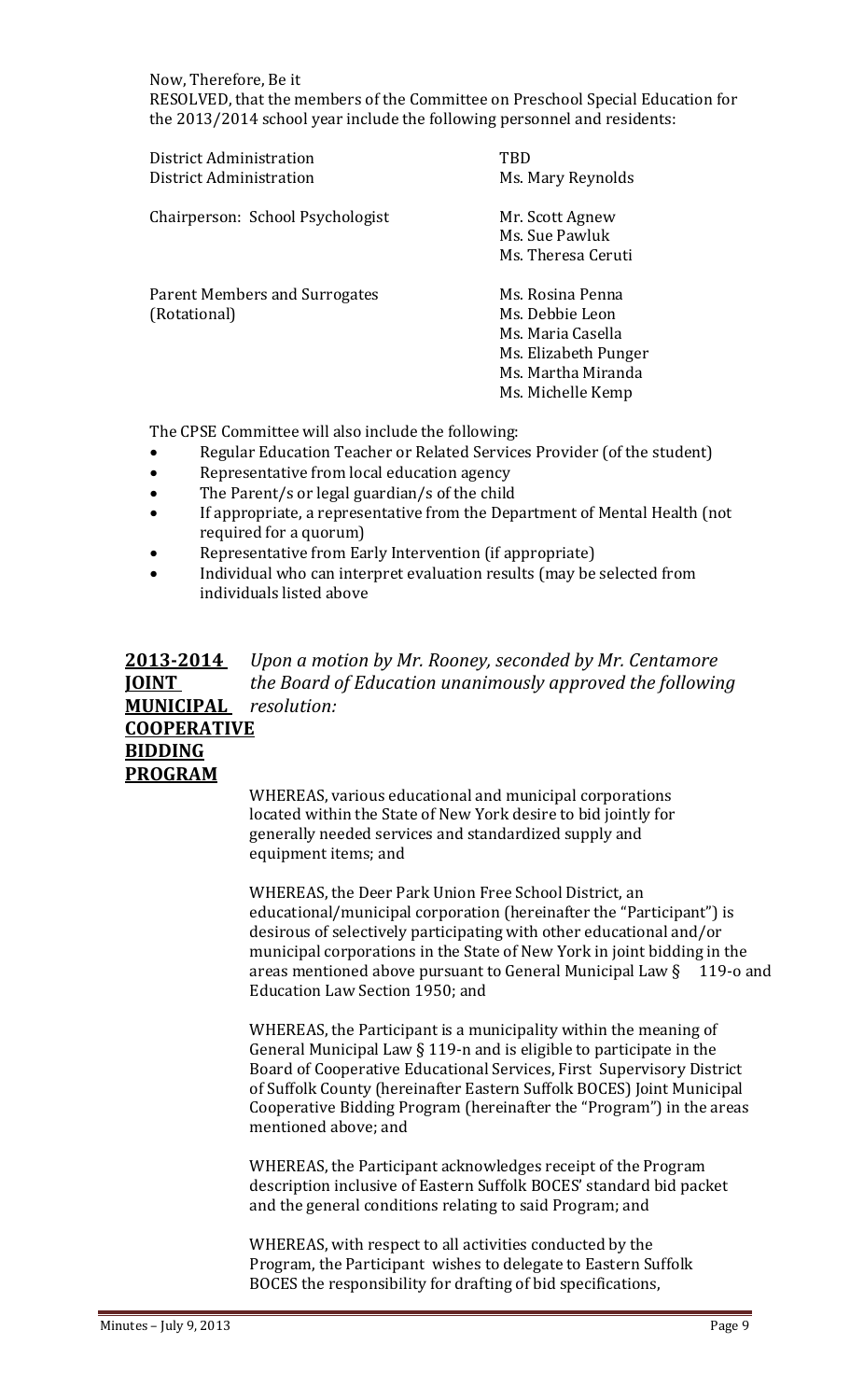advertising for bids, accepting and opening bids, tabulating bids, awarding the bids, and reporting the results to the Participant.

BE IT RESOLVED that the Participant hereby appoints Eastern Suffolk BOCES to represent it and to act as the lead agent in all matters related to the Program as described above; and

BE IT FURTHER RESOLVED that the Participant hereby authorizes Eastern Suffolk BOCES to place all legal advertisements for any required cooperative bidding in Newsday, which is designated as the official newspaper for the Program; and 

BE IT FURTHER RESOLVED that a Participant Meeting shall be held annually consisting of a representative from each Program Participant. Notice of the meeting shall be given to each representative at least five (5) days prior to such meeting; and

BE IT FURTHER RESOLVED that an Advisory Committee will be formed consisting of five to ten representatives of Program Participants for a term of three (3) years as authorized by General Municipal Law §119-o.2.j.

BE IT FURTHER RESOLVED that this Agreement with the Participant shall be for a term of one (1) year as authorized by General Municipal Law §119‐o.2.j. 

BE IT FURTHER RESOLVED that the Participant agrees to pay Eastern Suffolk BOCES an annual fee as determined annually by Eastern Suffolk BOCES to act as the lead agent for the Program.

# **2013‐2014** *Upon a motion by Ms. Gulli Grunseich, seconded by Mrs.*  **PAYROLL** Elliott, the Board of Education *unanimously* approved the **CALENDAR** *following resolution:*

**RESOLVED**, that the Board of Education approve the Payroll Calendar for the 2013-2014 year.

**CODE OF** *Upon a* motion by Ms. Gulli Grunseich, seconded by Mr. **CONDUCT** *Centamore, the Board of Education unanimously approved the following resolution:*

> **RESOLVED**, that the Board of Education accept and adopt the Code of Conduct/Ethics policy, and

FURTHER RESOLVED, that this policy shall be included in the Policy Manual.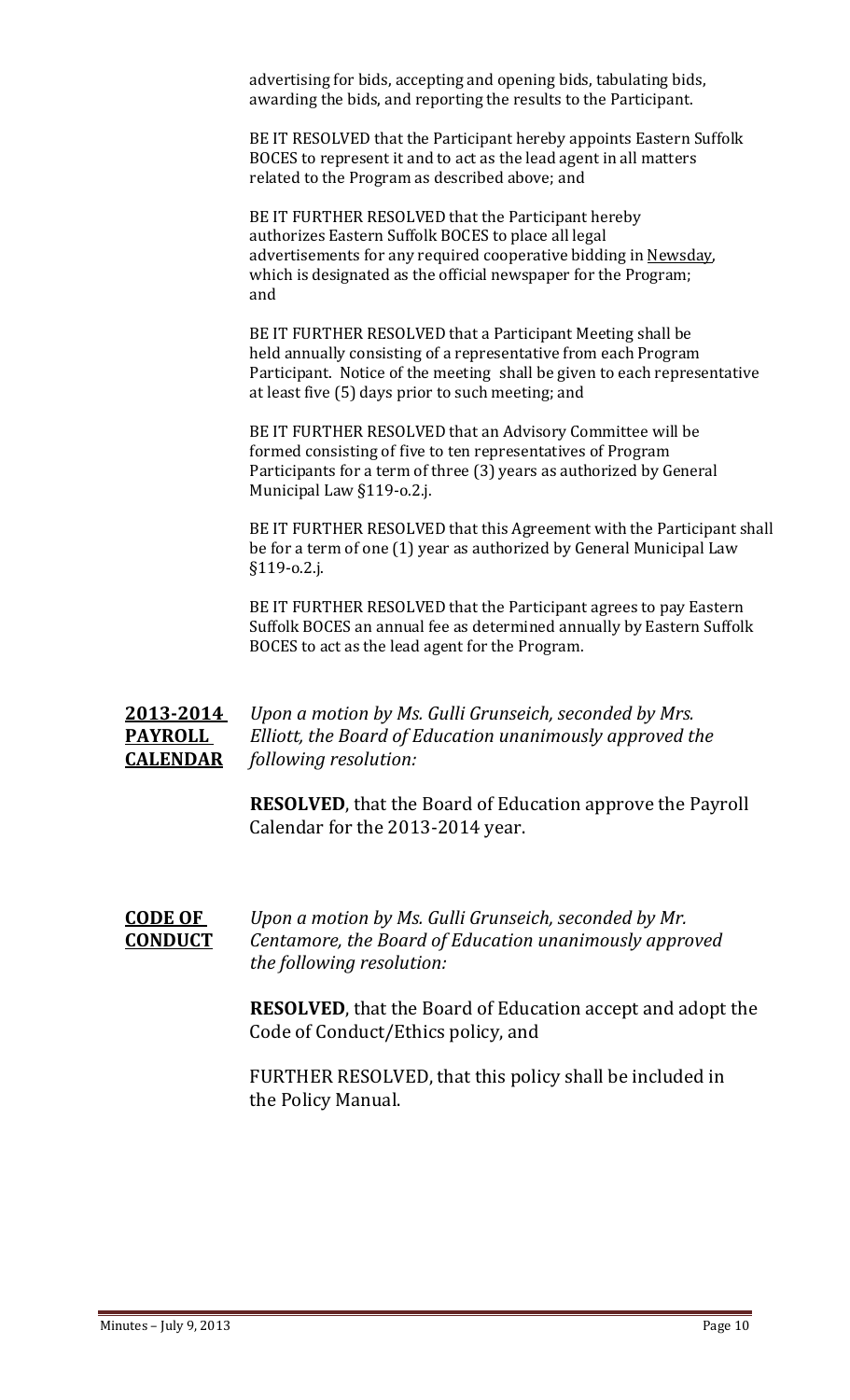# **MONETARY DONATION MOORE**  *resolution:* **AND JOA**

**TO PRE‐K** *Upon a motion by Mr. Rooney, seconded by Mrs. Elliott, the* **AT MAY**  *Board of Education unanimously approved the following* 

> **RESOLVED**, that Stop & Shop Bonus Bucks Rewards Program has donated \$468.68 to be shared between the May Moore and John Quincy Adams Pre-K programs.

# **MONETARY QUINCY**  *resolution:* **ADAMS**

**DONATION** *Upon a motion by Mr. Marino, seconded by Ms. Gulli Grunseich,* **TO JOHN** *the Board of Education unanimously approved the following*

> **RESOLVED**, that Stop & Shop Bonus Bucks Rewards Program has donated \$942.41to the John Quincy Adams school.

# **MONETARY**

**KENNEDY** *resolution:* **SCHOOL**

**DONATION** *Upon a motion by Ms. Gulli Grunseich, seconded by Mr. Rooney,* **TO JOHN F.** *the Board of Education unanimously approved the following*

> **RESOLVED**, that "Shoparoo" has donated \$718.96 to the John F. Kennedy School which will be deposited into their Spirit Account.

| <b>DISPOSAL</b> |                                                                        |
|-----------------|------------------------------------------------------------------------|
| <b>OF</b>       | Upon a motion by Mr. Marino, seconded by Mrs. Elliott, the             |
|                 | <b>EQUIPMENT</b> Board of Education unanimously approved the following |
| <b>FROM</b>     | resolution:                                                            |
| <b>ROBERT</b>   |                                                                        |
| <b>FROST MS</b> |                                                                        |
|                 | <b>RESOLVED</b> that a Carrier Air Conditioner be discarded as         |

**JLVED, that a Carrier Air Conditioner be discarded as it** is broken and beyond repair.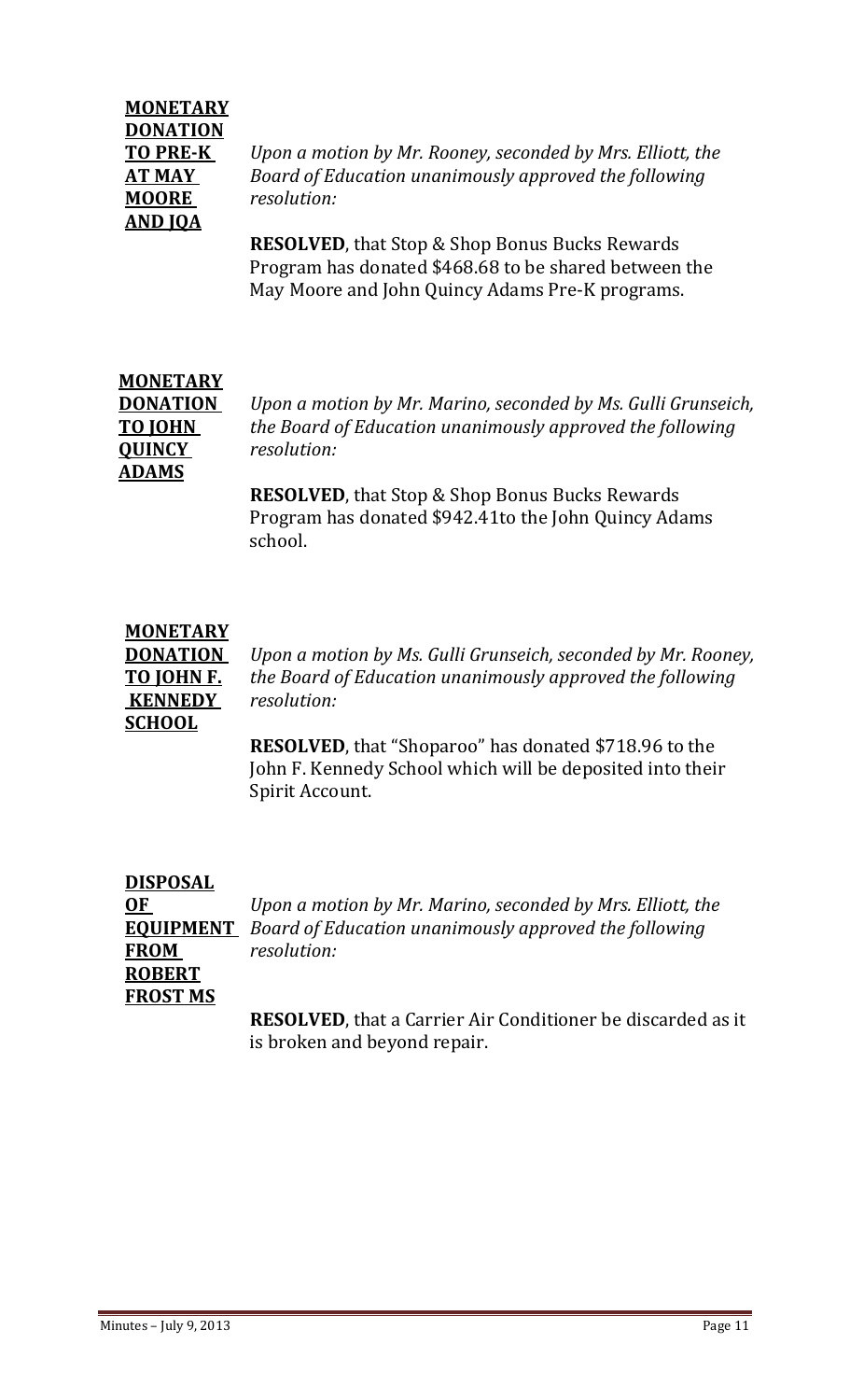# **OF**  *resolution:* **POLICIES**

**FIRST**  *Upon a motion by Mrs. Elliott, seconded by Mr. Marino, the*  **READING** *Board of Education unanimously approved the following* 

> **RESOLVED**, that the Board of Education approve revisions to the below listed policies:

#0115 - Student Harassment & Bullying Prevention & Intervention #0115R - Student Harassment & Bullying Prevention & Intervention Regulation #5109 - High School Attendance Policies & Procedures #5405 - Student wellness #5420 - Student Health Services #5420-R – Student Health Services Regulation #6700 - Purchasing #6700R - Purchasing Regulation #6900 - Disposal of District Property

**APPROVAL** *Upon a motion by Mr. Rooney, seconded by Mr. Centamore,*  **OF**  *the following schedules were approved collectively:* **SCHEDULES**

# **BDP13‐006 Food Service Mgmt. Co., Child Nutrition Program**

Bids for Bid # BDP13-006 Food Service Management Company, Child Nutrition Program were received and opened at 9:00 am on <u>June 14, 2013.</u>

Bids were advertised in Newsday. Forms and specifications were processed in accordance with Section 103 of the General Municipal Law and bids were solicited on the Empire State Purchasing Group website at www.EmpireStateBidSystem.com.

| Bids were received from the following vendors: |                |
|------------------------------------------------|----------------|
| Aramark Educational Services, LLC              | \$1,106,272.81 |
| Nayyarsons Corp.                               | \$1,231,494.12 |
| Whitson's Culinary Group                       | \$1,025,900.36 |
|                                                |                |

Present at bid opening: Lauren von Ende, Purchasing Agent; James Bigley, Food Service Consultant; and Heather Bigley, Food Service Consultant. Vendors present were Barbara Stabile, Aramark Educational Services, LLC; Rick Cenicola, Aramark Educational Services, LLC; Alan Levin, Chartwells; Sal Nayyar, Nayyarsons Corp.; Jeanine Walshon, Whitsons Culinary Group; Kelly Friend, Whitsons Culinary Group.

It is recommended that the bid be awarded to the following vendor as the lowest responsible bidder meeting specifications:

Whitson's Culinary Group \$1,025,900.36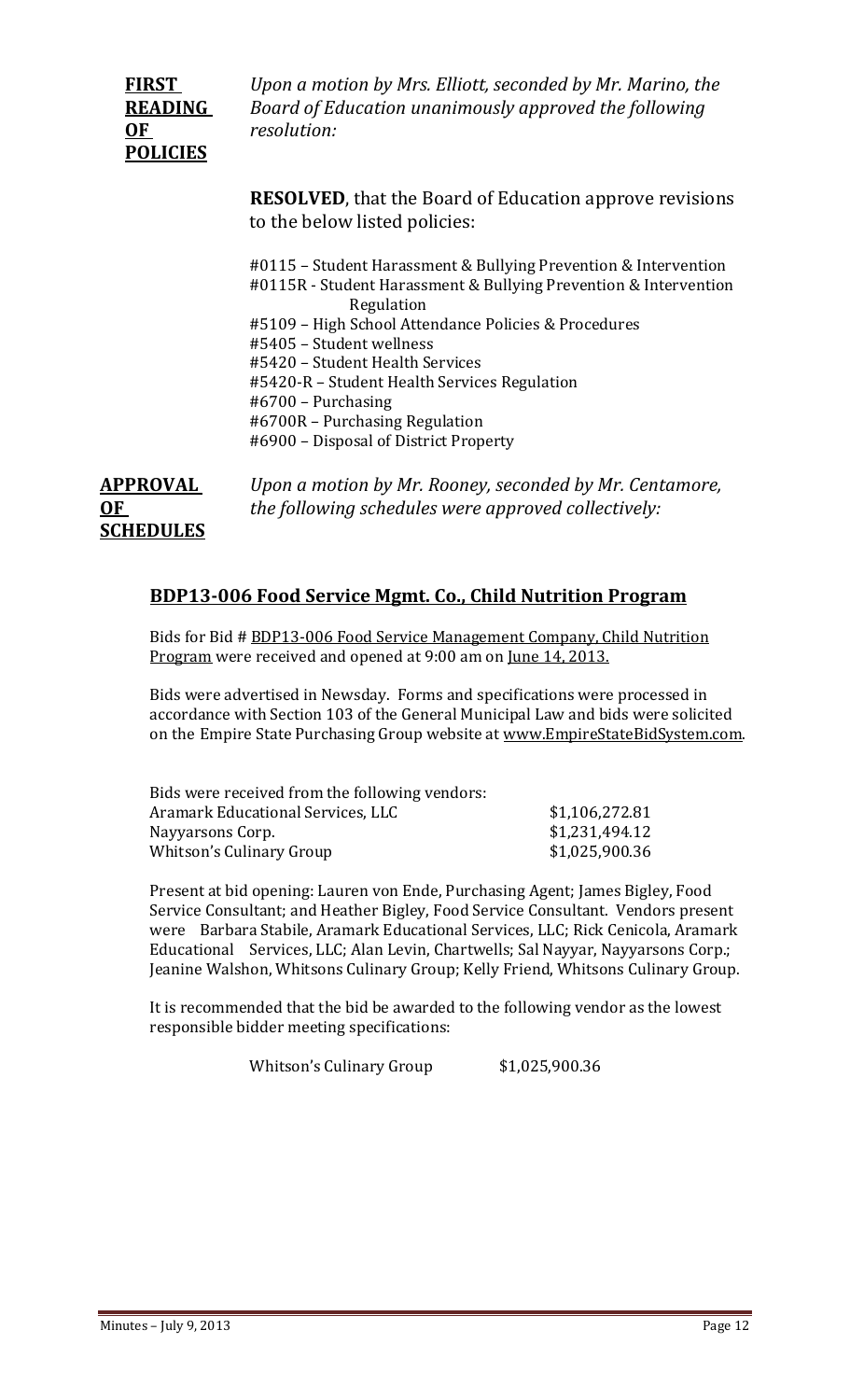# **SCHEDULE 13‐D‐007 – Athletic Equipment & Supplies**

 Bids for Bid # BDP13-007 Athletic Equipment and Supplies were received and opened at 11:00 am on June 18, 2013.

 Bids were advertised in Newsday. Forms and specifications were processed in accordance with Section 103 of the General Municipal Law and bids were solicited from vendors on the standard bid list of the District as well as on the Empire State Purchasing Group website at www.EmpireStateBidSystem.com.

Bids were received from the following vendors:

| <b>Aluminum Athletic Equipment Company</b> | <b>Longstreth Sporting Goods</b> | Olympic Den                    |
|--------------------------------------------|----------------------------------|--------------------------------|
| <b>Amped Up Sports</b>                     | Massapequa Soccer                | Pt Jeff Sporting Goods         |
| BSN, Passon's Sports & US Games            | Medco Supply Company             | <b>Pyramid School Products</b> |
| <b>Fisher Sports NY</b>                    | Metuchen Center Inc./Team Sports | Riddell/All American           |
|                                            | dba Garden State Apparel         | S&S Worldwide                  |
| Gilman Gear                                | MFAC Inc./M-F Athletic           | Soccer Unlimited               |
| Laux Sporting Goods, Inc.                  | <b>Neff Motivation</b>           | Stadium System, Inc.           |
|                                            | Triple Crown Sports Inc.         |                                |

 Present at bid opening: Lauren von Ende, Purchasing Agent and Concetta Bertelle, Recorder. There were no vendors in attendance.

 It is recommended that the bid be awarded to the following vendors as the lowest responsible bidders` meeting specifications: (see attached in file)

| BSN, Passon's Sports & US Games Medco Supply Company |                                  | <b>Pyramid School Products</b> |
|------------------------------------------------------|----------------------------------|--------------------------------|
|                                                      | Metuchen Center Inc./Team Sports |                                |
|                                                      | dba Garden State Apparel         | Riddell/All American           |
| Laux Sporting Goods, Inc.                            | MFAC Inc./M-F Athletic           | S&S Worldwide                  |
| <b>Longstreth Sporting Goods</b>                     | Olympic Den                      | Stadium System, Inc.           |
| Massapequa Soccer                                    | Port Jefferson Sporting Goods    |                                |
| Triple Crown Sports Inc.                             |                                  |                                |

# **SCHEDULE BDP13‐011 Pupil Transportation To and From Out‐of District**

Bids for **Bid # BDP13-011 Pupil Transportation To and From Out-of-District** were received and opened at  $11:00$  am on  $\mu$ ne  $13, 2013$ .

Bids were advertised in Newsday. Forms and specifications were processed in accordance with Section 103 of the General Municipal Law and bids were solicited from vendors on the standard bid list of the District as well as on the Empire State Purchasing Group website at www.EmpireStateBidSystem.com.

Bids were received from the following vendors:

Acme Bus Corp. Huntington Coach LLC Suffolk Transportation Systems, Inc. Educational Bus Transportation, Inc. North Fork Express, Inc. Towne Bus Corp.

Present at bid opening: Lauren von Ende, Purchasing Agent; Concetta Bertelle, Recorder; and Patricia Shea, Transportation Supervisor. Vendors in attendance were: Chris Redmond, Suffolk Transportation; Paul Mori, Huntington Coach; Patti Royce, Educational Bus; and Artie Pease, North Fork Transportation.

It is recommended that the bid be awarded to the following vendors as the lowest responsible bidders meeting specifications based upon estimated actual requirements: (see attached in file for pricing)

Acme Bus Corp. Huntington Coach LLC Suffolk Transportation Systems, Inc. Educational Bus Transportation, Inc. North Fork Express, Inc. Towne Bus Corp.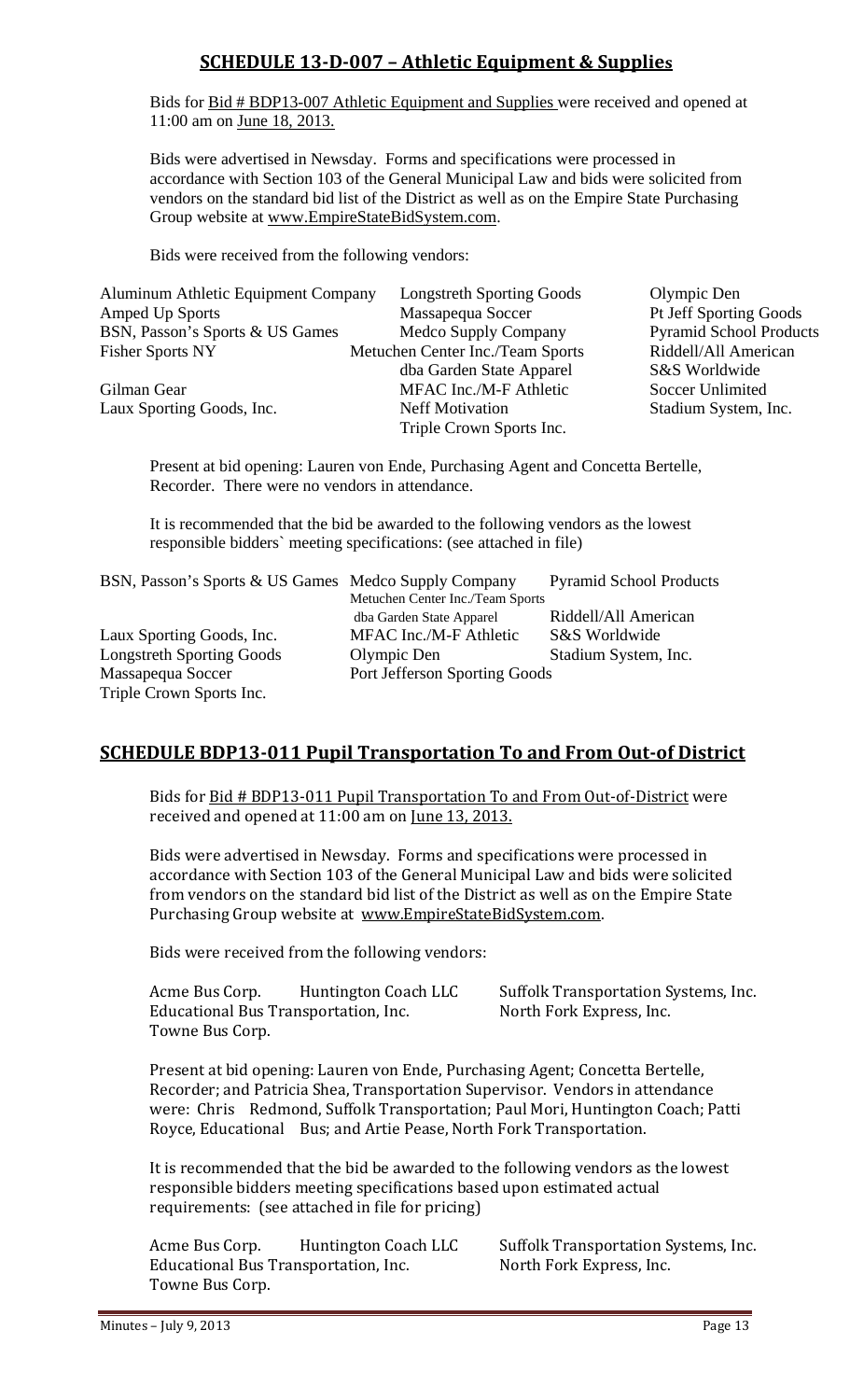## **SCHEDULE 13‐E‐363, 364 ‐ EXPLANATION OF BUDGETARY TRANSFERS** #T24, #T25, #T1

# **SCHEDULE 13‐F‐227 – CONTRACT REPORT**

## **DISCUSSION**

 $\triangleright$  Approved- Music in the Parks trip to Hershey Park  $-5/30/14$ 

# **PUBLIC**

**BE** HEARD No residents signed up to speak

CONCERNS, COMMENTS, QUESTIONS, MEMBERS, BOARD OF EDUCATION

**ADJOURN** *Upon a motion by Mr. Rooney, seconded by Mr. Centamore, the*   *Board of Education adjourned at 7:50 p.m.* 

**Respectfully** submitted,

 Lisa Brennan District Clerk